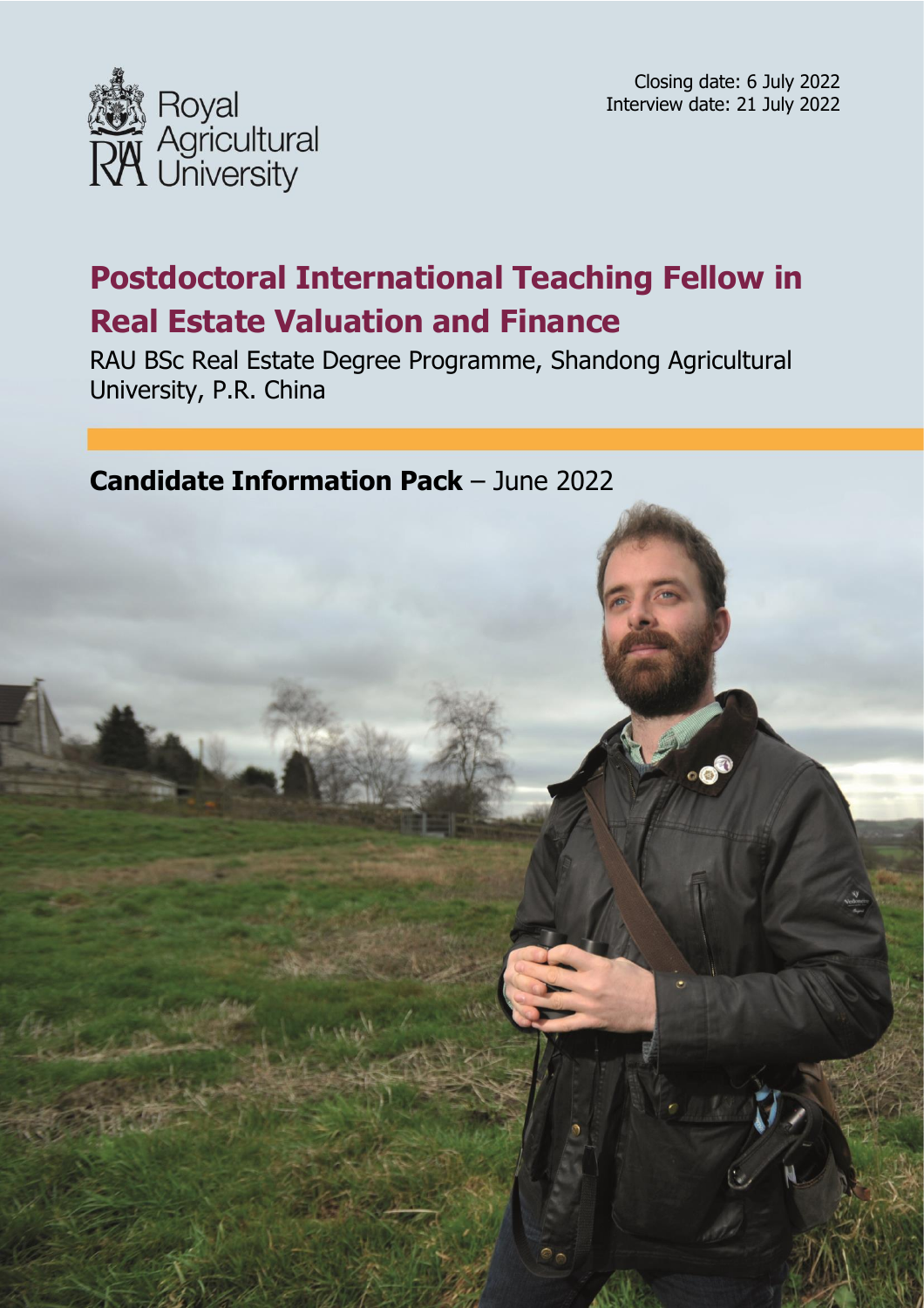# The Role

**Job title:** Postdoctoral International Teaching Fellow in Real Estate Valuation and Finance

**Department:** School of Real Estate and Land Management

**Responsible to:** Head of School

**Location:** Shandong Agricultural University, China and RAU, Cirencester

**Salary:** Grade 7 - £30,497 - £36,382 dependant on experience

**Term:** Full-time; Fixed-term – 3-year contract

**Responsibility for:** Teaching, supervision, assessment and associated student support activities in the area of real estate finance, valuation, economics and marketing on RAU's BSc Real Estate double degree programme at Shandong Agricultural University (SDAU), China. Potential for developing collaborative research projects with colleagues at SDAU.

# The Purpose

- The main purpose of the role is to teach a number of modules on-site at the RAU's partner university in China. Subject to Covid and any other travel restrictions, this will involve face to face lectures, seminars, tutorials, case studies, project work and marking student assignments. Materials for the modules, including lectures and associated resources, will generally be pre-prepared by RAU staff, with your role being to enhance student learning case studies, group work, etc. You will also have the opportunity to develop and deliver your own module material. As such you will be expected to engage in the scholarship and experience through the development of additional materials and resources, seminars, required to maintain and develop your knowledge of the sector.
- You should expect to be resident in China for two semesters, each of approx. 12-15 weeks duration, per year. You will be provided with free staff accommodation on campus at SDAU, two round trips per annum, suitable health insurance and visa and other related expenses. Outside of the semesters you have flexibility in where you are based, subject to agreement with your line manager.
- **•** Appointees are expected to support a range of real estate modules on our undergraduate programme offered at SDAU. Key to this will be liaising with relevant RAU module leaders and programme managers (based at Cirencester). As such you will have an opportunity to help shape and deliver the curriculum, particularly in terms of engaging students in a range of pedagogical and support activities.
- academic and professional experience. You will have an ability to communicate this knowledge to others, particularly in small groups. You should be able to demonstrate an empathy for students and a wish to develop the student experience, particularly through face-to-face teaching. You will either have a teaching qualification, or be willing to gain one while working at SDAU. Experience of teaching in the Higher Education Sector would be an You will possess an excellent understanding of the subject area gained from relevant advantage.
- Reporting to the RAU programme team, you will undertake some academic tutorial work with students. Tutorial duties will include enhancing students' academic skills, research skills and employability.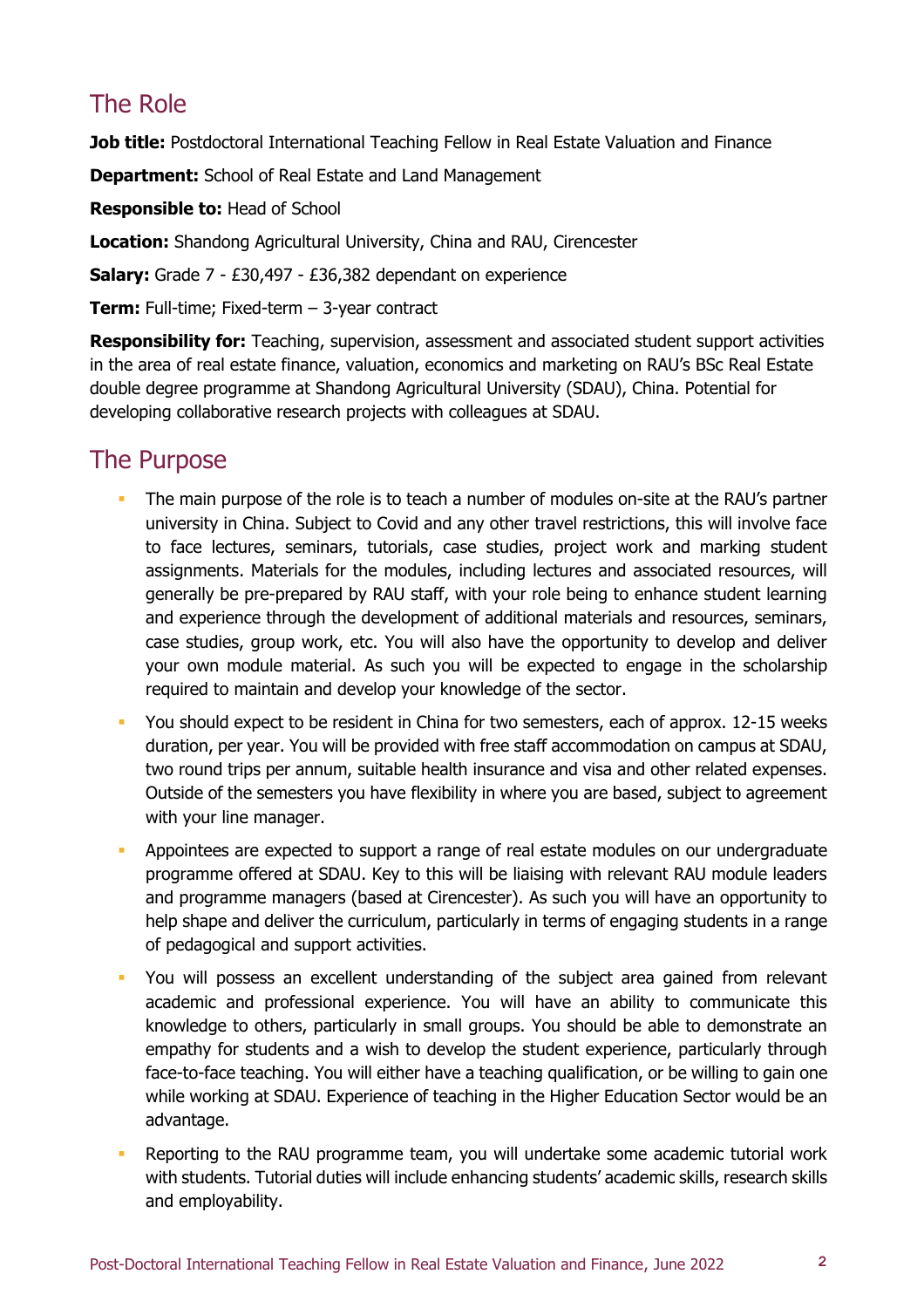- You will be expected to support visits to SDAU by Programme Managers and other senior members of RAU staff. This will include making provision for intensive teaching sessions and other associated pedagogic activities.
- **•** You will be allocated time to develop your research and research outputs, with the potential to collaborate with both RAU and Chinese colleagues.

### Key Responsibilities

#### **1. TEACHING AND ASSESSMENT**

- Deliver teaching through tutorials, seminars, field excursions, practical exercises and other modes of delivery to undergraduate students in the Joint Institute.
- Support the development of RAU/SDAU's teaching programmes in the area of Real Estate to ensure that they are cutting edge and embrace the latest innovations in teaching and learning.
- Deliver and mark a range of assessments, as required by programme specifications.
- **Supervise undergraduate student dissertations.**
- **Create student awareness of current professional practice through visits, case studies and** visiting speakers.
- **Provide academic and pastoral support for students.**

#### **2. RESEARCH & SCHOLARSHIP**

- Engage in the continual updating of knowledge and understanding in your field or specialism.
- Ability to develop your research and research outputs, with appropriate mentoring and support from RAU.

#### **3. ADMINISTRATION**

- Support the delivery and assessment of RAU modules and programmes delivered at SDAU.
- Attend academic and other management meetings arising from assigned responsibilities, at SDAU and RAU.
- **Represent the RAU in China.**

#### **4. SKILLS AND EXPERIENCE**

- Experience of teaching in the Higher Education Sector is desirable.
- **An earned PhD and a relevant teaching qualification.**
- The ability to speak Mandarin would be an advantage.

### General Responsibilities

- The University is committed to equality of opportunity. All staff are required to comply with current legislation, University policies and good practice guidance.
- All staff are required to act in a way that safeguards the health and wellbeing of children and vulnerable adults at all times. The post holder must be familiar with and adhere to mandatory/statutory training. Managers have a responsibility to ensure their team members understand their individual responsibilities with regard to safeguarding children and appropriate safeguarding policies and guidance and participate in related vulnerable adults.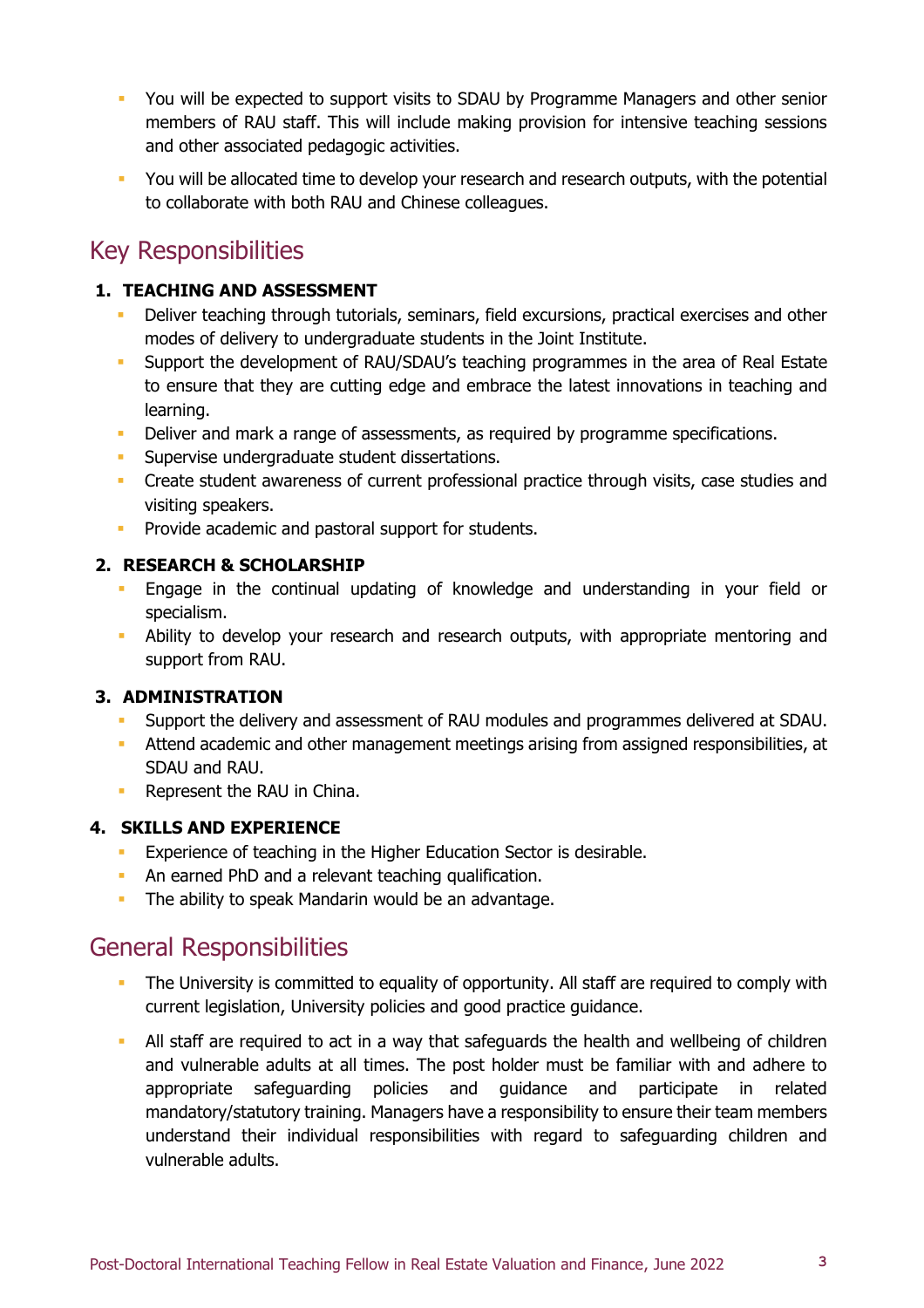- All staff are required to participate in the University appraisal process and should ensure they are familiar with the process and plan time to prepare for their appraisal. Following the appraisal, staff are expected to undertake in any necessary learning and development and work towards the objectives that have been set.
- undertake learning and development activities to support their role. Managers must The University expects staff to attend any training designated as mandatory and to facilitate learning and development within their teams.
- It is a condition of employment that staff will not disclose any information obtained in the course of their duties other than to those entitled to receive it. The post holder must ensure that the confidentiality of personal data remains secure and that restricted information or highly restricted information to which they have access remains confidential during and after their employment at Royal Agricultural University. All staff must undergo appropriate data protection training as required.
- All absence from work must be reported in accordance with the University's absence procedures and recorded on iTrent.
- **The University acknowledges its responsibility to provide a safe, smoke free environment,**  to its employees, service users and visitors. It is the policy of the University not to allow smoking on University premises other than in specifically designated areas.

## Person Specification

| <b>Requirements</b><br>The post holder must be able to demonstrate:                                                                          | <b>Essential</b><br>$(E)$ or<br><b>Desirable</b><br>(D) |
|----------------------------------------------------------------------------------------------------------------------------------------------|---------------------------------------------------------|
| Teaching:                                                                                                                                    |                                                         |
| Able to engage the interest and enthusiasm of students and inspire them to develop as<br>independent learners                                | Ε                                                       |
| Teaching / HEA qualification                                                                                                                 | D                                                       |
| Experience of undergraduate teaching                                                                                                         | D                                                       |
| Experience of design and quality control of modules, course programmes /<br>specifications and innovative assessment methods                 | D                                                       |
| Research, Knowledge Exchange & Scholarship:                                                                                                  |                                                         |
| PhD qualification in a relevant subject area                                                                                                 | E                                                       |
| Ability to develop an independent programme of research and scholarship                                                                      | E                                                       |
| Leadership, management and communication:                                                                                                    |                                                         |
| Develop initiative, creativity and judgement in applying appropriate approaches to<br>teaching and learning, support and research activities | E                                                       |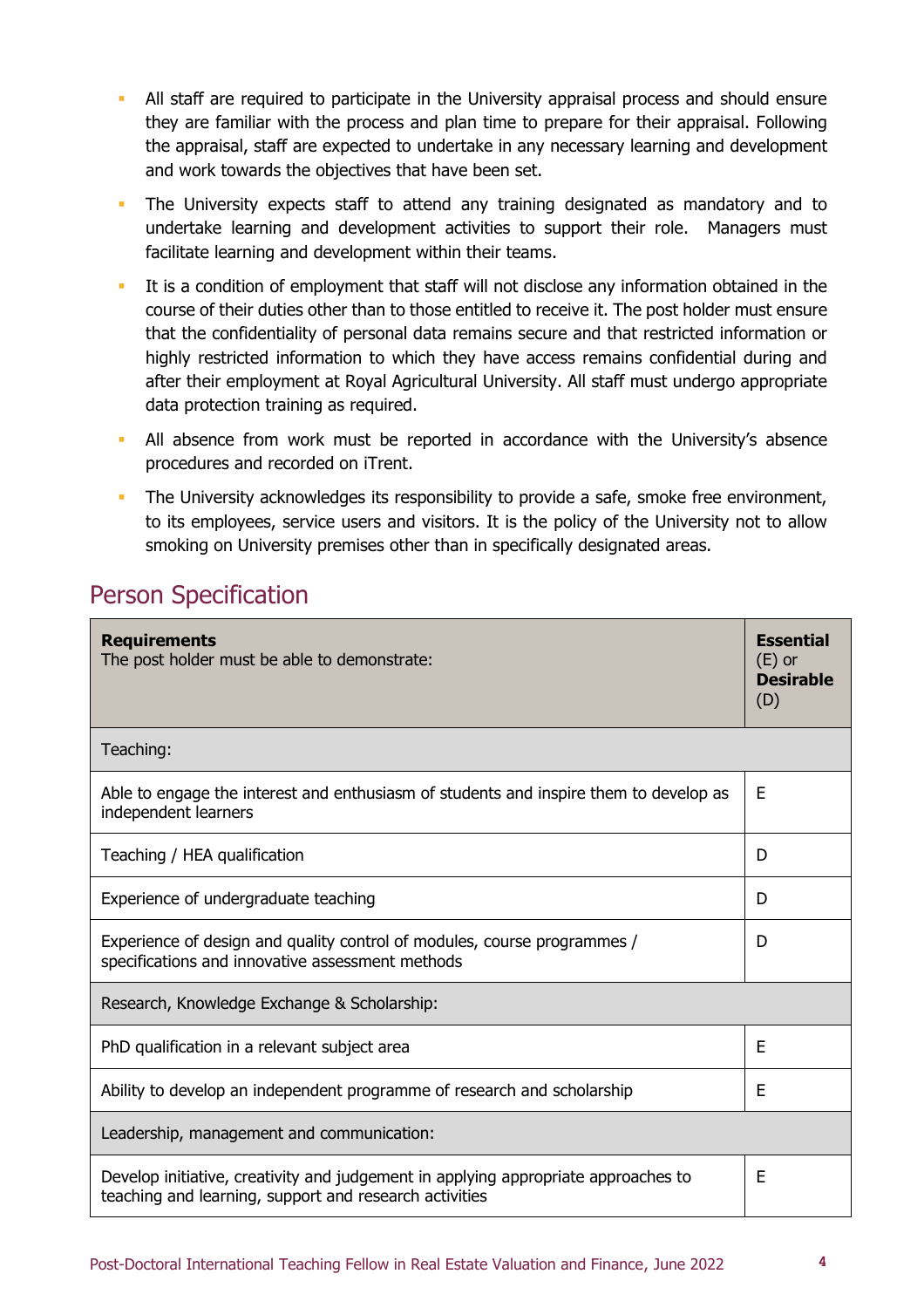| Excellent interpersonal, verbal and written communication skills                                                          | E |
|---------------------------------------------------------------------------------------------------------------------------|---|
| Ability to self-motivate and to motivate others                                                                           | Ε |
| Experience of delivering a blended curriculum                                                                             | D |
| Skills:                                                                                                                   |   |
| Ability to use IT packages including Excel, Word, Access and PowerPoint                                                   | Ε |
| Experience of research software such as Genstat, SPSS, R, Endnote, STATA, NVivo and<br>the like                           | D |
| Ability to respond to pedagogical and practical challenges, notably with the use of<br>technological pedagogic approaches | E |
| Able to travel and work in China for extended periods of time                                                             | Е |
| Ability to speak Mandarin                                                                                                 | D |

### General Terms and Conditions of Employment

- This post is a part-time appointment, offered on a permanent basis. It will be remunerated on the single pay spine at Grade 7: £30,497 - £36,382 dependant on experience. The appointment is normally made at the minimum of the pay scale and is subject to meeting all pre-employment clearances and requirements of the Person Specification.
- All new employees undergo a period of twelve months' probation and confirmation of employment is dependent on the satisfactory completion of that probationary period.
- The nature of this post is such that it is expected that you will respond to the operational requirements of the University in order to fulfil your duties in a professional manner. You will be required to work such hours as are reasonably required to discharge your duties effectively and competently. The exact number of hours in any week will vary in accordance with institutional requirements, but will not be less than 35 hours a week.
- The University holiday year runs from January to December. The post carries an entitlement to 30 working days (for a full-time position, otherwise pro rata) of paid leave during the course of the holiday year (pro rata if the appointment is made during the holiday year), in addition to Statutory Bank Holidays. There may also be discretionary days and days when the University is closed on particular dates in the interests of efficiency.
- It is a condition of employment that all relevant posts are vetted by the Disclosure & Barring Service (DBS) and if it applies to this appointment you will be required to undertake a DBS check. The University will pay the fee for this service. Any false declarations or any findings from the Disclosure could affect the suitability for employment.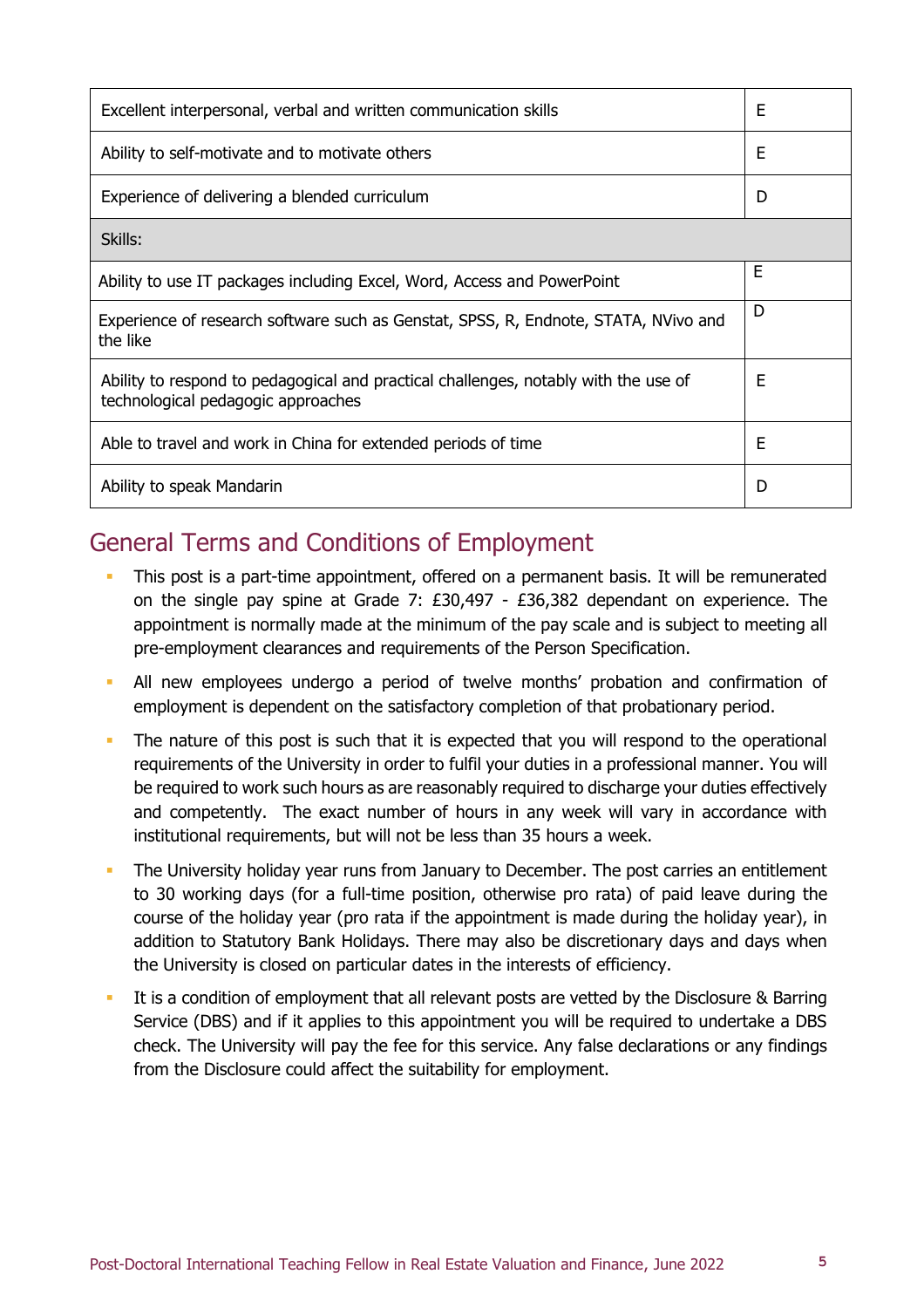## Pensions and Auto Enrolment

 If you meet the criteria set out below, and are not already an active member of any of our pension schemes, the University is required to auto-enrol you into a suitable pension scheme. The criteria for auto-enrolment is:

- Age if you are 22 or over but no more than State Pension Age
- **Earnings a minimum of £10,000 per year**
- Working in the UK

The pension schemes supported by the RAU are:

**AVIVA CATEGORY X -** all eligible RAU employees (except teachers) are automatically enrolled

5% (minimum) contribution by employee and 3% contribution by RAU

 **AVIVA CATEGORY Y1** - RAU Group Pension Scheme (defined contribution) - employees are able to upgrade to this scheme before their 6-month probation.

- 6.5% (minimum) contribution by employee and
- 6.5% contribution by RAU
- **I** life assurance is an additional benefit (two times annual salary)

#### **TEACHERS' PENSION** (for teaching staff)

- employee contribution according to salary scale between 7.4% and 11.7%
- 23.68% contribution by RAU
- life assurance is an additional benefit (three times annual salary)

### Staff Benefits

 We offer a range of Staff Benefits including a 35-hour working week, a generous annual leave entitlement plus bank holidays (pro rata for part time posts), pension scheme, free and guaranteed parking on campus and free shuttle bus from campus to Cirencester town centre, discounted onsite gym, discounted catering facilities, free library services, employee assistance programme, occupational health and counselling services, cycle to work scheme and staff development opportunities. Further details of the full range of staff benefits available can be found on our [website.](https://www.rau.ac.uk/about/jobs/benefits-working-us)

### Application Procedure

If you are interested in applying for this role, please send:

- **A University [Application Form](https://www.rau.ac.uk/sites/default/files/rau/Application%20Form%20.docx) together with the Equal Opportunities Monitoring Form** available on the University website [www.rau.ac.uk\)](http://www.rau.ac.uk/) – Please attach your up to date CV to add additional information
- A covering letter explaining your interest and motivation for applying, along with how your experience and qualifications suit you for the role
- **Details for two professional or academic referees who must be people who can comment**  authoritatively on you as a person and as an employee in relation to the level of the post, and must include your current or most recent employer or their representative.
- Please forward to the HR Team, Royal Agricultural University, Cirencester, Gloucestershire, GL7 6JS or via email to [jobs@rau.ac.uk](mailto:jobs@rau.ac.uk) stating where you saw the advert for the role.
- For an informal discussion about teaching content, please contact William Leschallas Head of School for Real Estate and Land Management: william.leschallas@rau.ac.uk